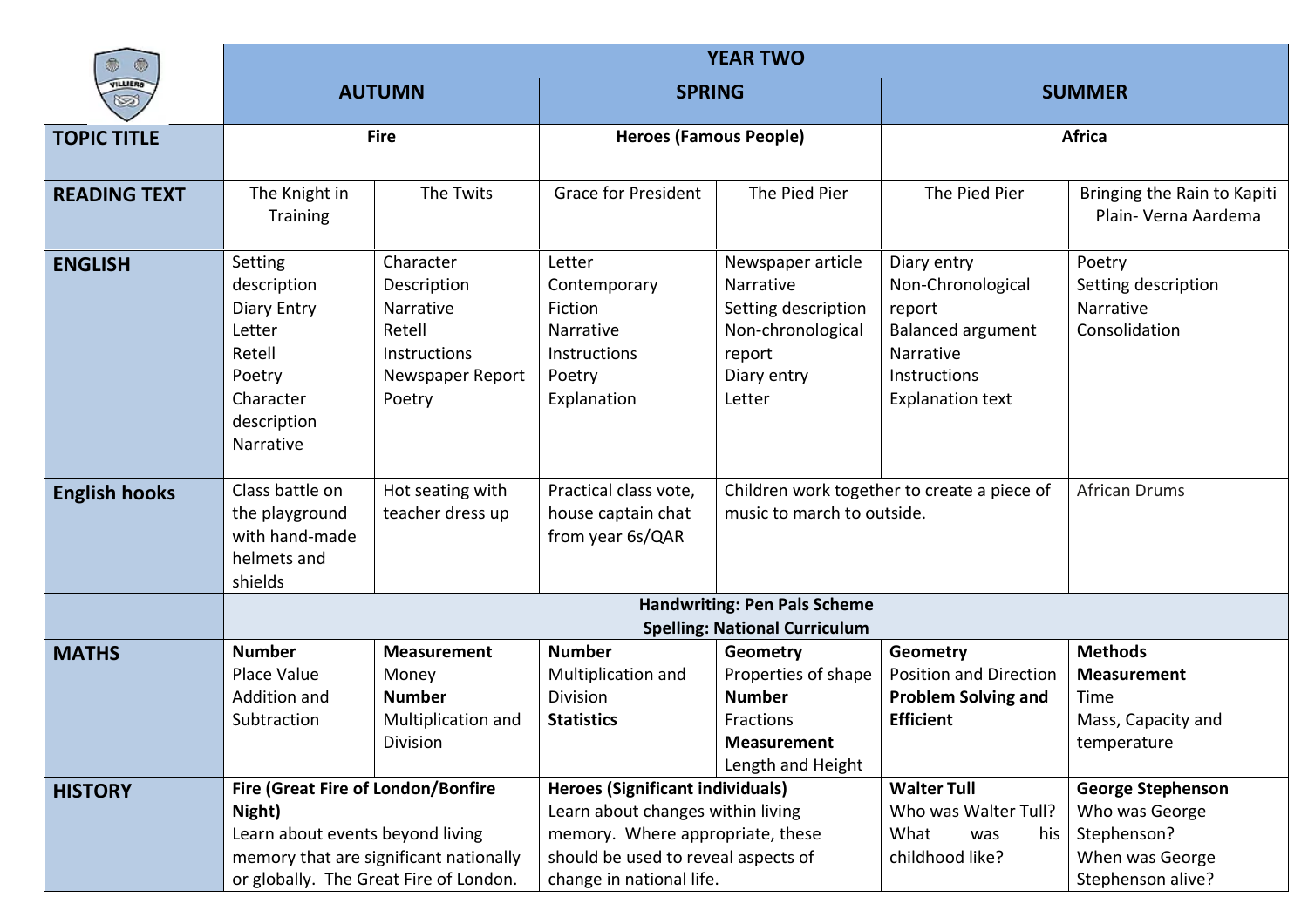|                  |                                                                                                                                                                                                                                                                                                                                                                                                                                                                                                         | Learn about the lives of significant<br>individuals in the past who have<br>contributed to national and international<br>achievements. Some should be used to<br>compare aspects of life in different<br>periods.                                                                            | Using<br>historical<br>What did George<br>Stephenson do?<br>sources can we spot<br>differences between<br>Stephenson's rocket.<br>Walter's life and the<br>Stephenson's impact<br>lives of footballers<br>locally and nationally.<br>today?<br>How did Walter help<br>our country during<br><b>WW1?</b>                                                                                                                                                                                                                                                                                                                                                                                                                                                                                                                                                                                                                                                                                                                                                                                                                                                                                                                          |
|------------------|---------------------------------------------------------------------------------------------------------------------------------------------------------------------------------------------------------------------------------------------------------------------------------------------------------------------------------------------------------------------------------------------------------------------------------------------------------------------------------------------------------|----------------------------------------------------------------------------------------------------------------------------------------------------------------------------------------------------------------------------------------------------------------------------------------------|----------------------------------------------------------------------------------------------------------------------------------------------------------------------------------------------------------------------------------------------------------------------------------------------------------------------------------------------------------------------------------------------------------------------------------------------------------------------------------------------------------------------------------------------------------------------------------------------------------------------------------------------------------------------------------------------------------------------------------------------------------------------------------------------------------------------------------------------------------------------------------------------------------------------------------------------------------------------------------------------------------------------------------------------------------------------------------------------------------------------------------------------------------------------------------------------------------------------------------|
| <b>GEOGRAPHY</b> | <b>UK countries and cities</b><br>Name, locate and identify<br>characteristics of the four countries<br>and capital cities of the United<br>Kingdom and its surrounding seas.<br>Understand geographical similarities<br>and differences through studying the<br>human and physical geography of a<br>small area of the United Kingdom, and<br>of a small area in a contrasting non-<br>European country.<br>Use world maps, atlases and globes to<br>identify the United Kingdom and its<br>countries. | <b>Seas and Oceans</b><br>Identify oceans around the world.<br>How are seas and oceans different?<br>What might sea and oceans in different<br>parts of the world be like?<br>How is life adapted to living in the<br>Atlantic?<br>Pacific ocean and the Great Barrier reef.<br>Island life. | Africa (contrasting with local area)<br>Name and locate the world's seven continents and<br>five oceans.<br>Understand geographical similarities and<br>differences through studying the human and<br>physical geography of a small area of the United<br>Kingdom, and of a small area in a contrasting non-<br>European country.<br>Identify seasonal and daily weather patterns in the<br>United Kingdom and the location of hot and cold<br>areas of the world in relation to the Equator and<br>the North and South Poles.<br>Use basic geographical vocabulary to refer to key<br>physical features and key human features.<br>Use world maps, atlases and globes to identify the<br>United Kingdom and its countries, as well as the<br>countries, continents and oceans studied at this<br>key stage.<br>Use simple compass directions (North, South, East<br>and West) and locational and directional language<br>[for example, near and far; left and right], to<br>describe the location of features and routes on a<br>map.<br>Use aerial photographs and plan perspectives to<br>recognise landmarks and basic human and physical<br>features; devise a simple map; and use and<br>construct basic symbols in a key. |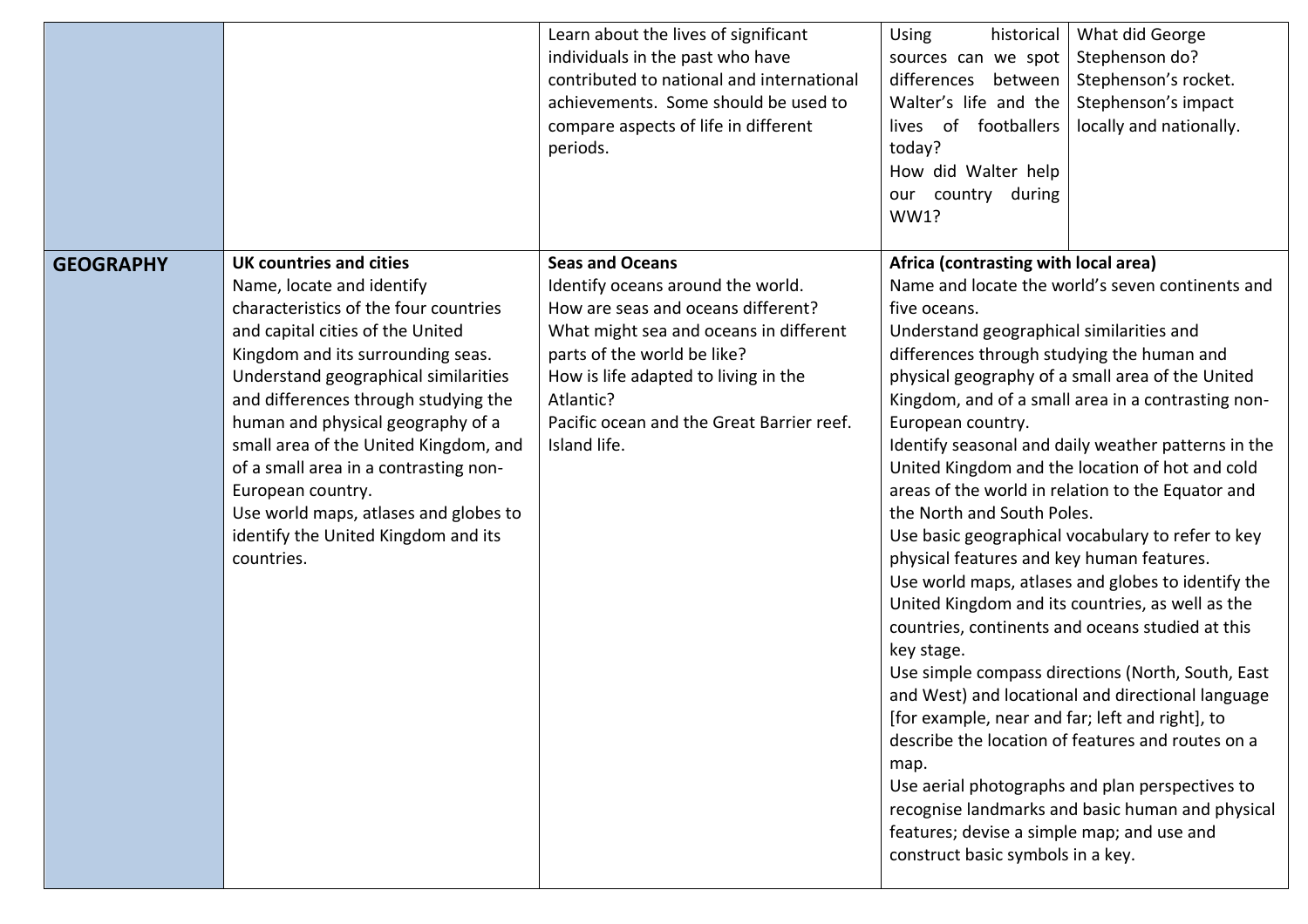| <b>SCIENCE</b>        | <b>Animals</b>                       | Living things and     | <b>Uses of everyday</b>                       | <b>Uses of everyday</b> | <b>Plants</b>                                     | Living things and their             |  |  |
|-----------------------|--------------------------------------|-----------------------|-----------------------------------------------|-------------------------|---------------------------------------------------|-------------------------------------|--|--|
|                       | including                            | their habitats        | materials                                     | materials               | (Can seeds grow                                   | habitats                            |  |  |
|                       | humans                               | (Do snails have       | (Do boats float?)                             | (Do all balls           | anywhere?)                                        | (What is the life cycle of a        |  |  |
|                       | (How do germs                        | noses?)               | (Can water make                               | bounce?)                | (How does grass                                   | ladybird?)                          |  |  |
|                       | spread?)                             | (Where do worms       | music?)                                       | (Can you make a         | grow?)                                            | (Do insects have a                  |  |  |
|                       | (Why should I                        | like to live?)        |                                               | paper bridge?)          |                                                   | favourite colour?)                  |  |  |
|                       | exercise?)                           |                       |                                               |                         |                                                   |                                     |  |  |
|                       |                                      |                       |                                               |                         |                                                   |                                     |  |  |
| <b>ART AND DESIGN</b> | Recording ideas in their sketchbook  |                       | Recording ideas in their sketchbook           |                         |                                                   | Recording ideas in their sketchbook |  |  |
|                       | Sketching techniques - still life    |                       | Drawing and sketching – pencils, pens,        |                         | drawing – lines, using various media to draw onto |                                     |  |  |
|                       | Charcoal - blending, smudging        |                       | wax crayons                                   |                         | different paper and materials                     |                                     |  |  |
|                       | Paint - lightening and darkening,    |                       | Paint - watercolour - lightening and          |                         | Paint - watercolour- mixing colours, lightening   |                                     |  |  |
|                       | mixing, using different brush sizes, |                       | darkening, mixing, using different brush      |                         | and darkening colours, without the use of white   |                                     |  |  |
|                       | mixed media                          |                       | sizes, mixed media                            |                         | and black paint, colour wheel                     |                                     |  |  |
|                       | Sculpting, using clay – pinch, roll, |                       | Sculpting busts using clay – pinch, roll,     |                         | Sculpting tiles using clay - carving, paint       |                                     |  |  |
|                       | carving, painting                    |                       | carving, painting                             |                         | Printing with 2 colours                           |                                     |  |  |
|                       | Simple block printing using natural  |                       | Manipulating photographs                      |                         | Dying and modifying fabrics                       |                                     |  |  |
|                       | materials,                           |                       | Simple mono printing /impressed printing      |                         |                                                   |                                     |  |  |
|                       | Collage using textiles               |                       | Modifying textiles - painting, by knotting,   |                         |                                                   |                                     |  |  |
|                       | Simple weaving with fabric           |                       | fraying, fringing, pulling threads, twisting, |                         |                                                   |                                     |  |  |
|                       |                                      |                       | plaiting, stitching                           |                         |                                                   |                                     |  |  |
| <b>DESIGN AND</b>     | Autumn 1                             | <b>Autumn 2</b>       | Spring 1                                      | <b>Spring 2</b>         | Summer 1                                          | <b>Summer 2</b>                     |  |  |
| <b>TECHNOLOGY</b>     | <b>Making Tudor</b>                  | Making a Tudor        | <b>Making Frame</b>                           | Easter                  | Making a felt puppet                              | Design and Create their             |  |  |
|                       | <b>Houses</b>                        | soup called           | Structures for                                | Cards - levers          | based on traditional                              | own Musical Instrument              |  |  |
|                       | (Building                            | pottage, served       | painted portraits                             | (Assembling,            | puppets from Africa                               | from suitable materials             |  |  |
|                       | structures that                      | with bread            | (Measuring, marking                           | cutting, shaping,       | (Basic sewing                                     | Antoine-Joseph                      |  |  |
|                       | are strong, stiff                    | (Cooking and          | out, cutting, joining                         | joining)                | techniques, cutting                               | "Adolphe" Sax (Belgian              |  |  |
|                       | and stable)                          | <b>Nutrition</b> )    | and assembling)                               |                         | and joining)                                      | male inventor and                   |  |  |
|                       |                                      |                       |                                               |                         | (Sewing)                                          | musician)                           |  |  |
|                       |                                      |                       |                                               |                         |                                                   |                                     |  |  |
| P.E                   | <b>Athletics</b>                     | <b>Gymnastics and</b> | <b>Net and Wall</b>                           | <b>Team Building</b>    | <b>Striking and Fielding</b>                      | <b>Multiskills</b>                  |  |  |
|                       |                                      | <b>Boxercise</b>      | (Tennis)                                      |                         | (Kick Rounders)                                   |                                     |  |  |
|                       |                                      |                       | <b>Team Building</b>                          |                         |                                                   |                                     |  |  |
| <b>COMPUTING</b>      | <b>Digital</b>                       | <b>Digital</b>        | <b>Digital Film Maker</b>                     | <b>Digital Data</b>     | <b>Digital Animator</b>                           | <b>Digital Musician</b>             |  |  |
|                       | <b>Researcher &amp;</b>              | Programmer (Off-      | Review a variety of                           | <b>Handler</b>          | Create simple scripts.                            | Plan and digitally record           |  |  |
|                       | Presenter                            | screen / Scratch Jr)  | films from different                          | Plan what               | Create animations                                 | sounds using apps or                |  |  |
|                       |                                      | Create a simple       | genres.                                       | technology to use       | using voice over.                                 | software.                           |  |  |
|                       |                                      | guided tour of the    |                                               |                         |                                                   |                                     |  |  |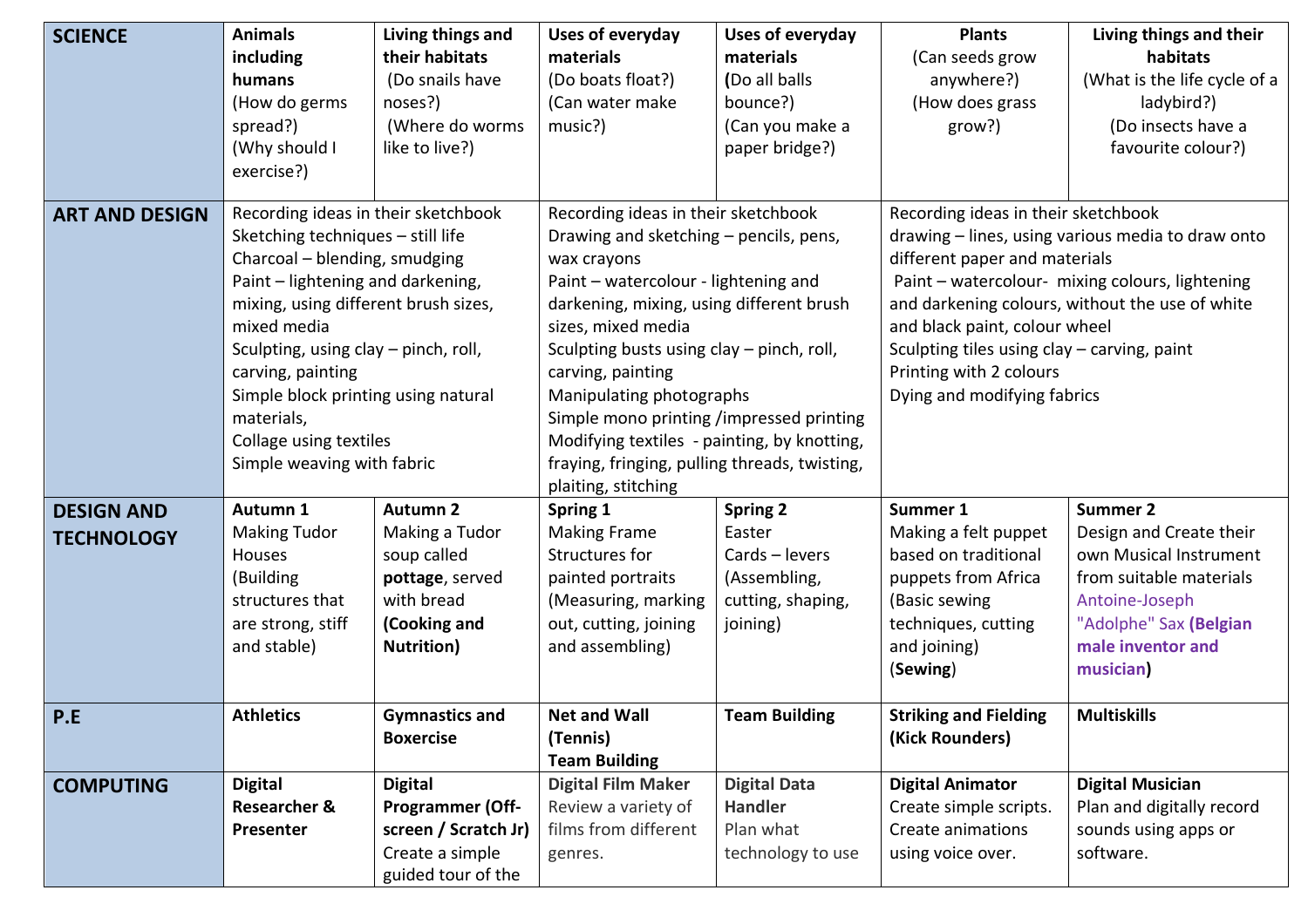|              | Understand how                                                  | school using                                                      | Understand that       | and how they will                                                                                                                               | Share animations   | Create own composition                                                   |  |
|--------------|-----------------------------------------------------------------|-------------------------------------------------------------------|-----------------------|-------------------------------------------------------------------------------------------------------------------------------------------------|--------------------|--------------------------------------------------------------------------|--|
|              | the internet                                                    | ScratchJnr.                                                       | technology can be     | collect data.                                                                                                                                   | within the school. | to compliment a topic.                                                   |  |
|              | works.                                                          | Debug                                                             | used to make films.   | Collect data                                                                                                                                    |                    |                                                                          |  |
|              | Use mind                                                        | programming code                                                  | Help to decide        | successfully.                                                                                                                                   |                    |                                                                          |  |
|              | mapping and/or                                                  | to ensure correct                                                 | different content for | Understand how                                                                                                                                  |                    |                                                                          |  |
|              | note taking tools                                               | working.                                                          | class films.          | data is relevant to                                                                                                                             |                    |                                                                          |  |
|              | to record                                                       | Explain the                                                       | Record simple video   | the world.                                                                                                                                      |                    |                                                                          |  |
|              | research results                                                | meaning of the                                                    | clips on a camera.    | Present data to                                                                                                                                 |                    |                                                                          |  |
|              | and ideas.                                                      | word algorithm.                                                   | Contribute to the     | others.                                                                                                                                         |                    |                                                                          |  |
|              | Plan and create                                                 |                                                                   | editing of footage.   |                                                                                                                                                 |                    |                                                                          |  |
|              | an effective                                                    |                                                                   | Share film with       |                                                                                                                                                 |                    |                                                                          |  |
|              | presentation.                                                   |                                                                   | others.               |                                                                                                                                                 |                    |                                                                          |  |
|              | Deliver a                                                       |                                                                   | Express an opinion    |                                                                                                                                                 |                    |                                                                          |  |
|              | presentation to                                                 |                                                                   | about a film.         |                                                                                                                                                 |                    |                                                                          |  |
|              | an audience.                                                    |                                                                   |                       |                                                                                                                                                 |                    |                                                                          |  |
|              | Review and                                                      |                                                                   |                       |                                                                                                                                                 |                    |                                                                          |  |
|              | evaluate their                                                  |                                                                   |                       |                                                                                                                                                 |                    |                                                                          |  |
|              | presentations.                                                  |                                                                   |                       |                                                                                                                                                 |                    |                                                                          |  |
| <b>MUSIC</b> | <b>Recorder Course (Autumn and Spring 1)</b>                    |                                                                   |                       | Charanga                                                                                                                                        |                    |                                                                          |  |
|              |                                                                 | Children will learn the basics of how to play musically, explore  |                       | <b>Spring 2 - Zootime</b>                                                                                                                       |                    |                                                                          |  |
|              | the language of music and will be introduced to the first three |                                                                   |                       | Children will know that music has a steady pulse, like a heartbeat.                                                                             |                    |                                                                          |  |
|              | notes; B, A and G.                                              |                                                                   |                       | Children will learn that rhythms are different from the steady pulse.                                                                           |                    |                                                                          |  |
|              | Children will learn the correct posture, hand position and      |                                                                   |                       | They will improvise and compose a song within a small group. Children                                                                           |                    |                                                                          |  |
|              | breathing techniques needed for playing the recorder            |                                                                   |                       | will perform a piece of music to an audience.                                                                                                   |                    |                                                                          |  |
|              | correctly.                                                      |                                                                   |                       | Summer 1 - Friendship Song                                                                                                                      |                    |                                                                          |  |
|              |                                                                 | They will develop their ability to listen to a piece of music and |                       | To know 5 songs of by heart and know that we can create rhythms from                                                                            |                    |                                                                          |  |
|              | copy back certain notes accurately.                             |                                                                   |                       | words, our names and favourite foods, colours and animals. To sing in                                                                           |                    |                                                                          |  |
|              | The children will develop an understanding of crotchets,        |                                                                   |                       | unison and understand why we warm up our voices. To know the names                                                                              |                    |                                                                          |  |
|              |                                                                 | minims and rests - thinking about the difference between          |                       |                                                                                                                                                 |                    | of un-tuned percussion instruments. Improvise a song using 1 or 2 notes. |  |
|              | them and will begin to recognise them on musical bars.          |                                                                   |                       | Perform to an audience.                                                                                                                         |                    |                                                                          |  |
|              |                                                                 |                                                                   |                       | Summer 2 - Reflect, Rewind and Replay                                                                                                           |                    |                                                                          |  |
|              |                                                                 |                                                                   |                       | This unit consolidates the learning that has occurred during the year. We                                                                       |                    |                                                                          |  |
|              |                                                                 |                                                                   |                       | will revisit songs and musical activities with a focus of the context of the                                                                    |                    |                                                                          |  |
|              |                                                                 |                                                                   |                       | history of music. Children will listen and appraise classical music and will<br>improvise using their voices and instruments before sharing and |                    |                                                                          |  |
|              |                                                                 |                                                                   |                       | performing their learning.                                                                                                                      |                    |                                                                          |  |
|              |                                                                 |                                                                   |                       |                                                                                                                                                 |                    |                                                                          |  |
|              |                                                                 |                                                                   |                       |                                                                                                                                                 |                    |                                                                          |  |